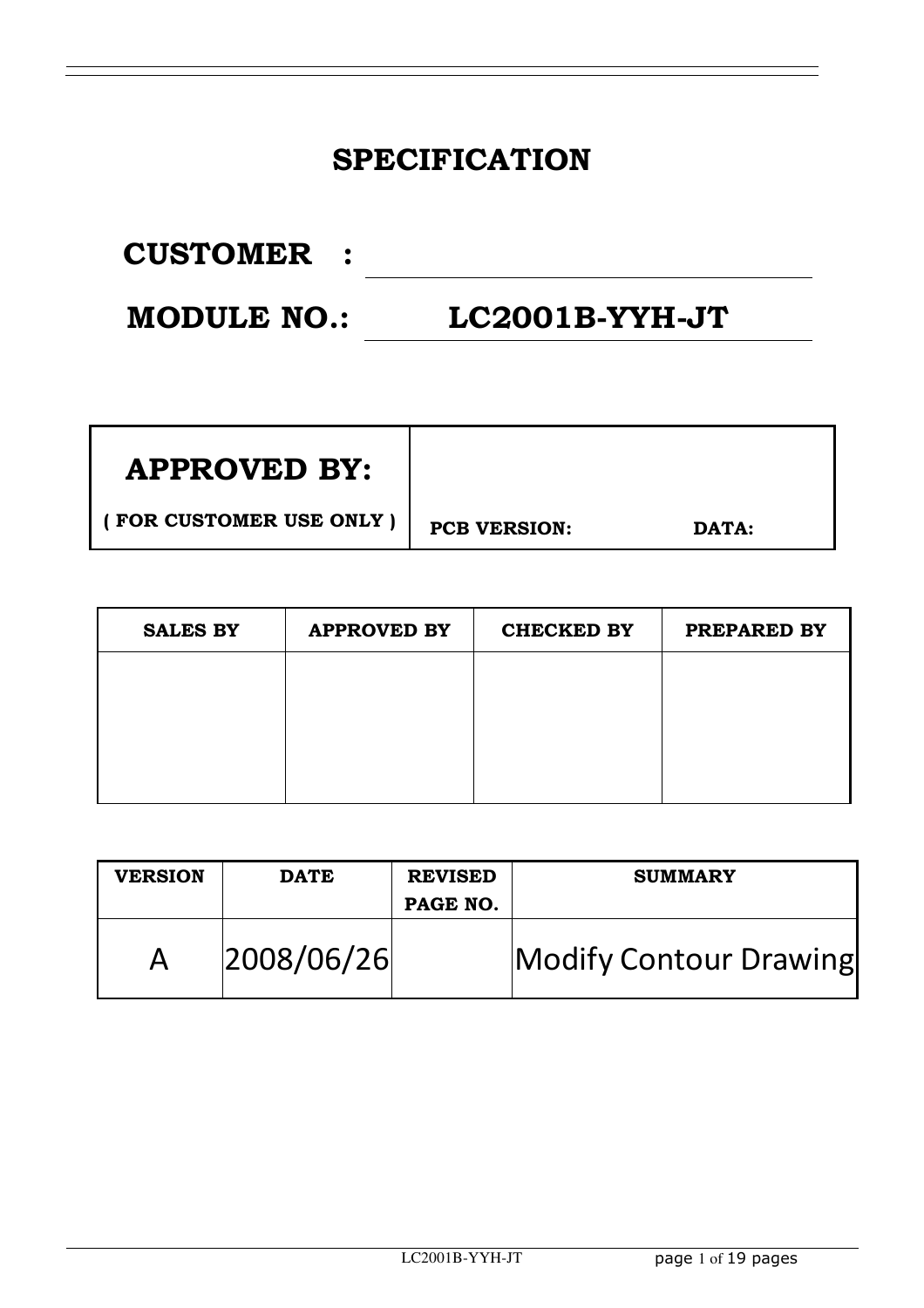### 1.Contents

- 1.Module Classification Information
- 2.Precautions in use of LCD Modules
- 3.General Specification
- 4.Absolute Maximum Ratings
- 5.Electrical Characteristics
- 6.Optical Characteristics
- 7.Interface Pin Function
- 8.Contour Drawing &Block Diagram
- 9.Character Generator ROM Pattern
- 10.Reliability
- 11.Backlight Information
- 12.Inspection specification
- 13.Material List of Components for RoHs
- 14.Recommendable Storage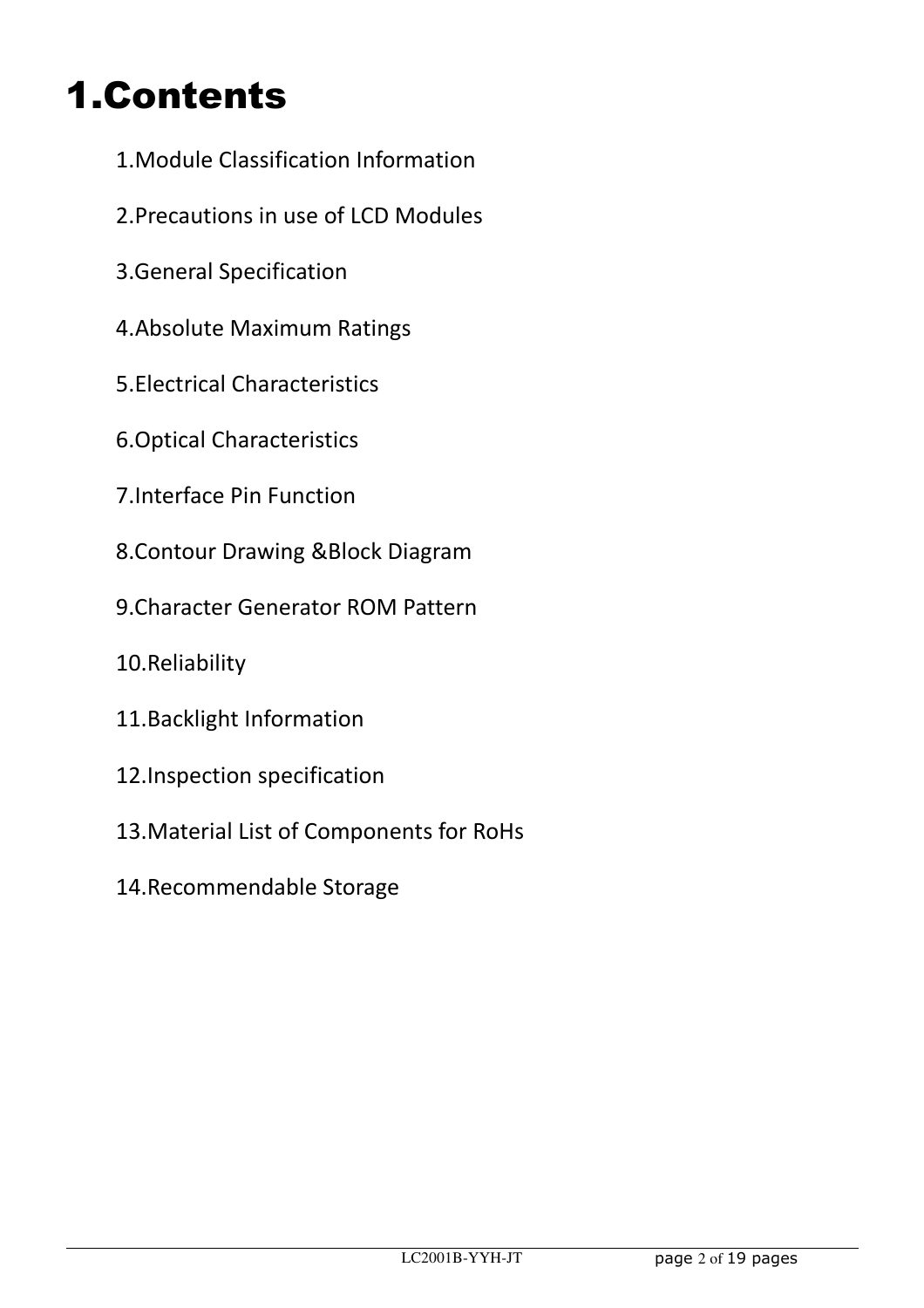#### 2.Precautions in use of LCD Modules

- (1)Avoid applying excessive shocks to the module or making any alterations or modifications to it.
- (2)Don't make extra holes on the printed circuit board, modify its shape or change the components of LCD module.
- (3)Don't disassemble the LCM.
- (4)Don't operate it above the absolute maximum rating.
- (5)Don't drop, bend or twist LCM.
- (6)Soldering: only to the I/O terminals.
- (7)Storage: please storage in anti-static electricity container and clean environment.
- (8) Producer has the right to change the passive components, including R3,R6 & backlight adjust resistors. (Resistors,capacitors and other passive components will have different appearance and color caused by the different supplier.)
- (9)Producer has the right to change the PCB Rev. (In order to satisfy the supplying stability, management optimization and the best product performance...etc, under the premise of not affecting the electrical characteristics and external dimensions. Producer has the right to modify the version.)
- (10) To ensure the stability of the display screen, please apply screen saver after showing 30 mins of fixed display content.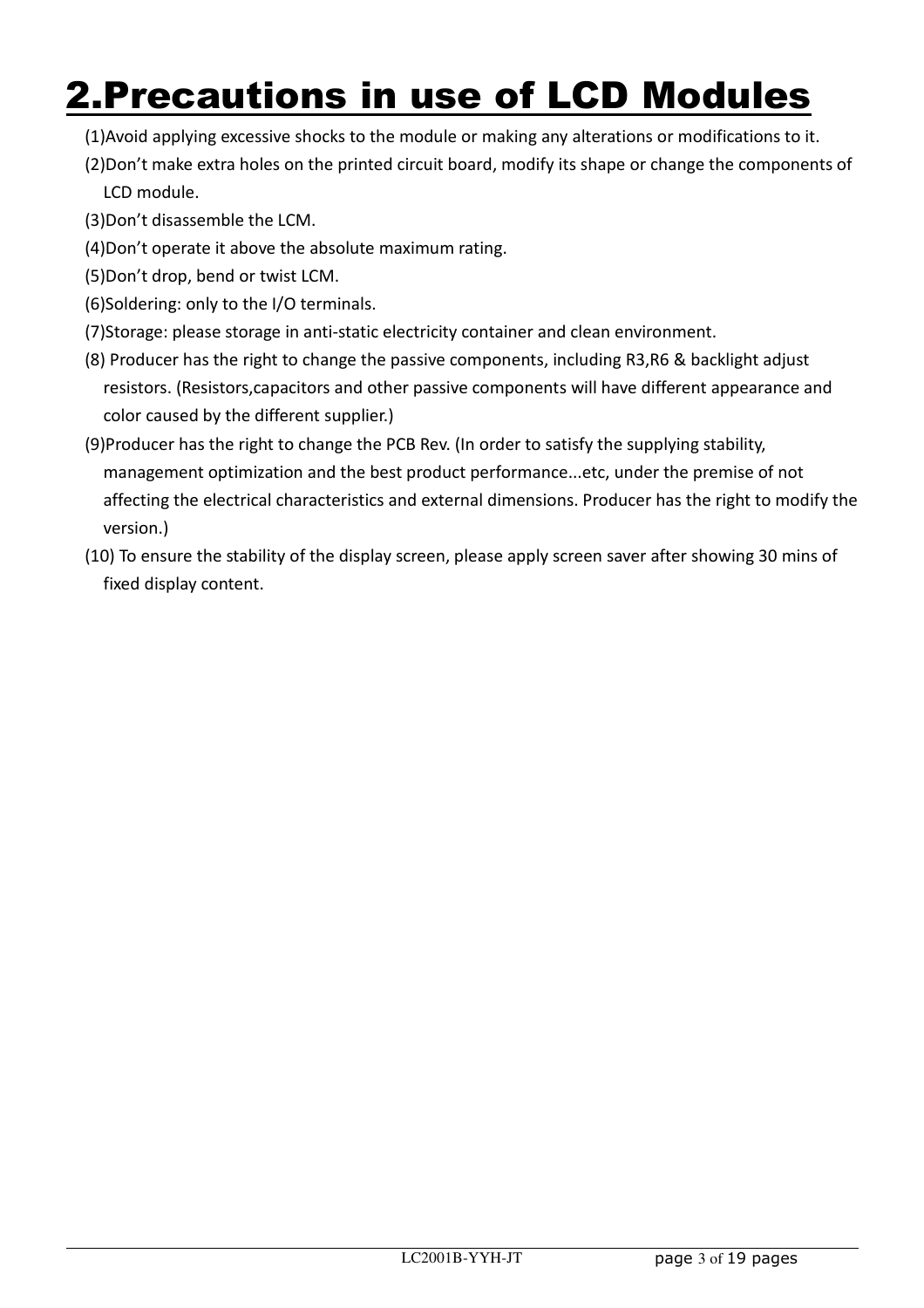## 3.General Specification

| <b>Item</b>                 | <b>Dimension</b>                                                                                                                                                      | Unit |
|-----------------------------|-----------------------------------------------------------------------------------------------------------------------------------------------------------------------|------|
| <b>Number of Characters</b> | 20 characters x 1Line                                                                                                                                                 |      |
| Module dimension            | 180.0 x 40.0 x 13.9 (MAX)                                                                                                                                             | mm   |
| View area                   | 149.0 x 23.0                                                                                                                                                          | mm   |
| Active area                 | 142.8 x 14.98                                                                                                                                                         | mm   |
| Dot size                    | $1.152 \times 1.765$                                                                                                                                                  | mm   |
| Dot pitch                   | 1.212 x 1.825                                                                                                                                                         | mm   |
| Character size              | 6.0 x 12.715                                                                                                                                                          | mm   |
| Character pitch             | 7.2 x 13.215                                                                                                                                                          | mm   |
| LCD type                    | STN Positive, Yellow Green, Transflective<br>(In LCD production, It will occur slightly color difference. We can<br>only guarantee the same color in the same batch.) |      |
| Duty                        | 1/16                                                                                                                                                                  |      |
| View direction              | 6 o'clock                                                                                                                                                             |      |
| <b>Backlight Type</b>       | LED, yellow green                                                                                                                                                     |      |
| IC                          | ST7066U or equivalent                                                                                                                                                 |      |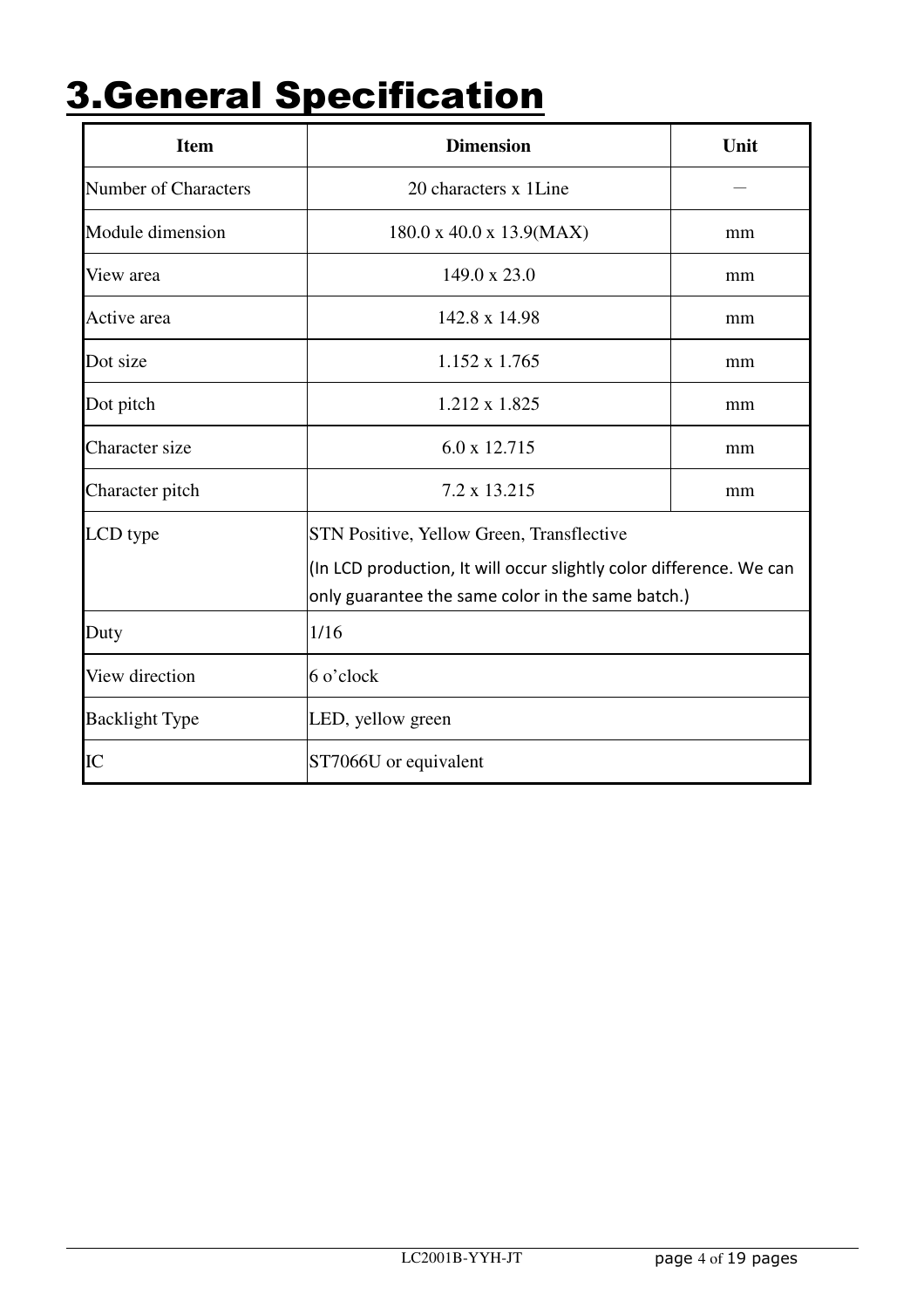#### 4.Absolute Maximum Ratings

| <b>Item</b>                  | <b>Symbol</b>       | Min      | <b>Typ</b> | <b>Max</b>   | Unit                 |
|------------------------------|---------------------|----------|------------|--------------|----------------------|
| <b>Operating Temperature</b> | Top                 | $-20$    |            | $+70$        | $\mathrm{C}^{\circ}$ |
| <b>Storage Temperature</b>   | $T_{ST}$            | $-30$    |            | $+80$        | $\mathrm{C}^{\circ}$ |
| <b>Input Voltage</b>         | $V_I$               | $V_{SS}$ |            | $\rm V_{DD}$ | V                    |
| Supply Voltage For Logic     | $V_{DD}$ - $V_{SS}$ | $-0.3$   |            | 7            | V                    |
| Supply Voltage For LCD       | $V_{DD}$ - $V_{o}$  | $-0.3$   |            | 13           | V                    |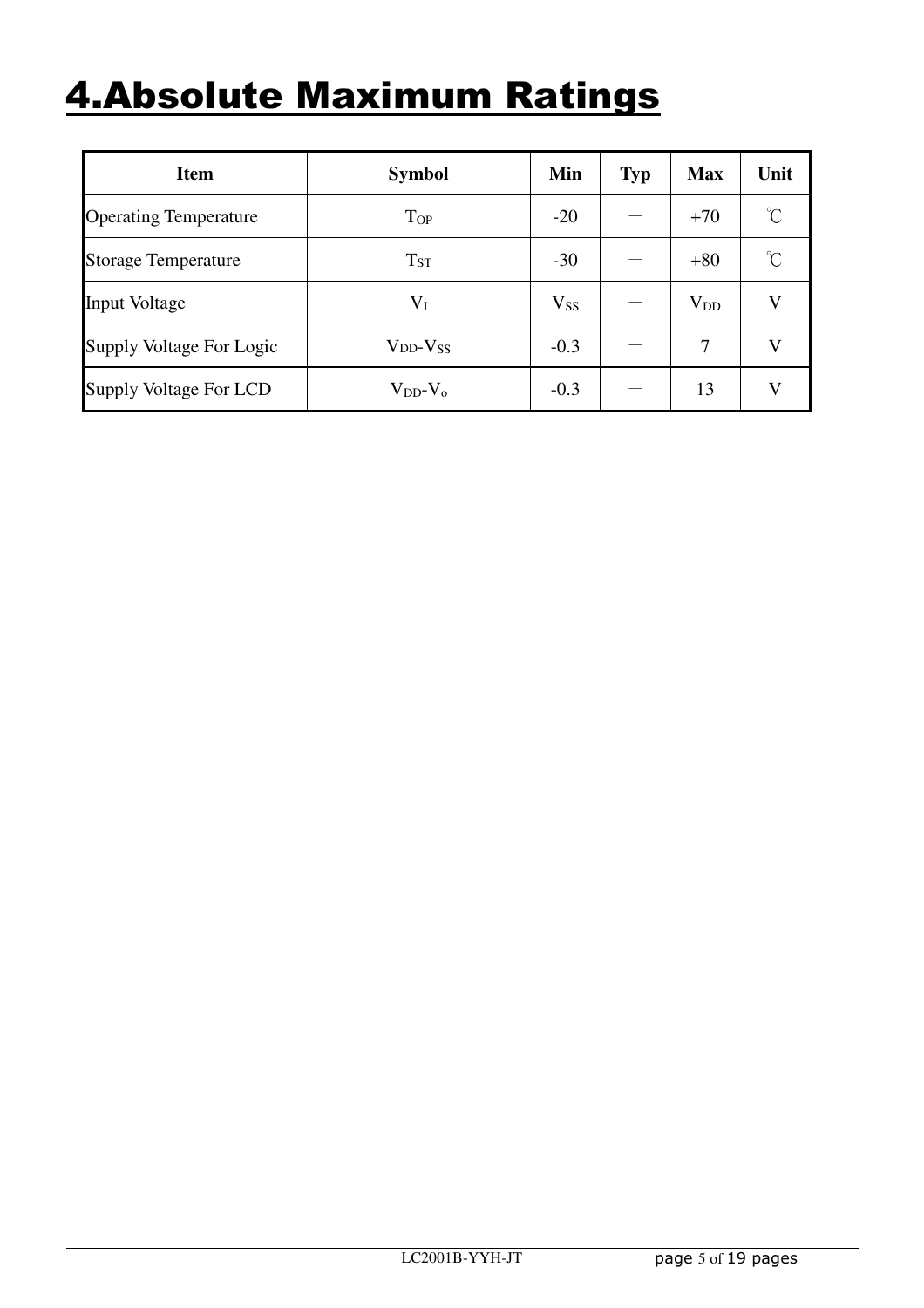#### 5.Electrical Characteristics

| <b>Item</b>              | <b>Symbol</b>       | <b>Condition</b>    | Min                 | <b>Typ</b> | <b>Max</b>             | Unit         |
|--------------------------|---------------------|---------------------|---------------------|------------|------------------------|--------------|
| Supply Voltage For Logic | $V_{DD}$ - $V_{SS}$ |                     | 4.5                 | 5.0        | 5.5                    | V            |
| Supply Voltage For LCD   |                     | Ta= $-20^{\circ}$ C |                     |            | 5.7                    | V            |
| *Note                    | $V_{DD}$ - $V_0$    | Ta= $25^{\circ}$ C  |                     | 4.2        |                        | $\mathbf{V}$ |
|                          |                     | Ta= $70^{\circ}$ C  | 3.2                 |            |                        | V            |
| Input High Volt.         | $V_{IH}$            |                     | 0.7 V <sub>DD</sub> |            | $V_{DD}$               | V            |
| Input Low Volt.          | $V_{IL}$            |                     | $V_{SS}$            |            | 0.6                    | V            |
| Output High Volt.        | $V_{OH}$            |                     | 3.9                 |            | <b>V</b> <sub>DD</sub> | V            |
| Output Low Volt.         | $V_{OL}$            |                     | $\overline{0}$      |            | 0.4                    | V            |
| <b>Supply Current</b>    | $I_{DD}$            | $V_{DD} = 5.0V$     | 1.0                 | 1.2        | 1.5                    | mA           |

\* Note: Please design the VOP adjustment circuit on customer's main board

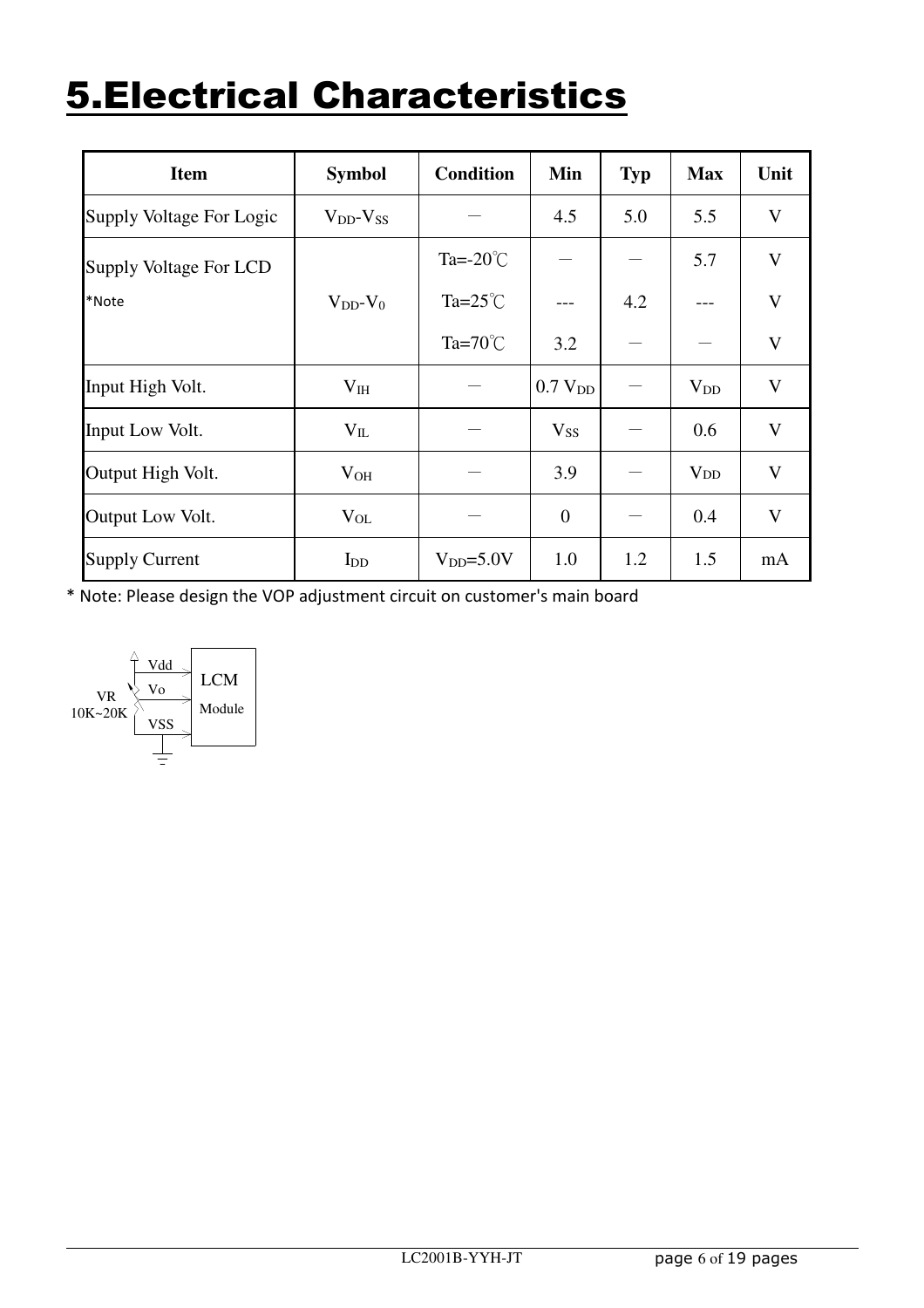#### 6.Optical Characteristics

| <b>Item</b>           | <b>Symbol</b> | <b>Condition</b> | Min            | <b>Typ</b> | <b>Max</b> | Unit                 |
|-----------------------|---------------|------------------|----------------|------------|------------|----------------------|
|                       | $\theta$      | $CR \geq 2$      | $\theta$       |            | 20         | $\phi = 180^\circ$   |
|                       | $\theta$      | $CR \geq 2$      | $\theta$       |            | 40         | $\phi = 0^{\circ}$   |
| View Angle            | $\theta$      | $CR \geq 2$      | $\overline{0}$ |            | 30         | $\phi = 90^\circ$    |
|                       | $\theta$      | $CR \geq 2$      | $\theta$       |            | 30         | $\phi = 270^{\circ}$ |
| <b>Contrast Ratio</b> | CR            |                  |                | 3          |            |                      |
|                       | T rise        |                  |                | 150        | 200        | ms                   |
| <b>Response Time</b>  | T fall        |                  |                | 150        | 200        | ms                   |

**Definition of Operation Voltage (Vop) Definition of Response Time (Tr, Tf)** 









#### **Conditions :**

Operating Voltage : Vop Viewing Angle( $\theta$ ,  $\varphi$ ) : 0°, 0° Frame Frequency : 64 HZ Driving Waveform : 1/N duty, 1/a bias

#### **Definition of viewing angle(CR**≧**2)**

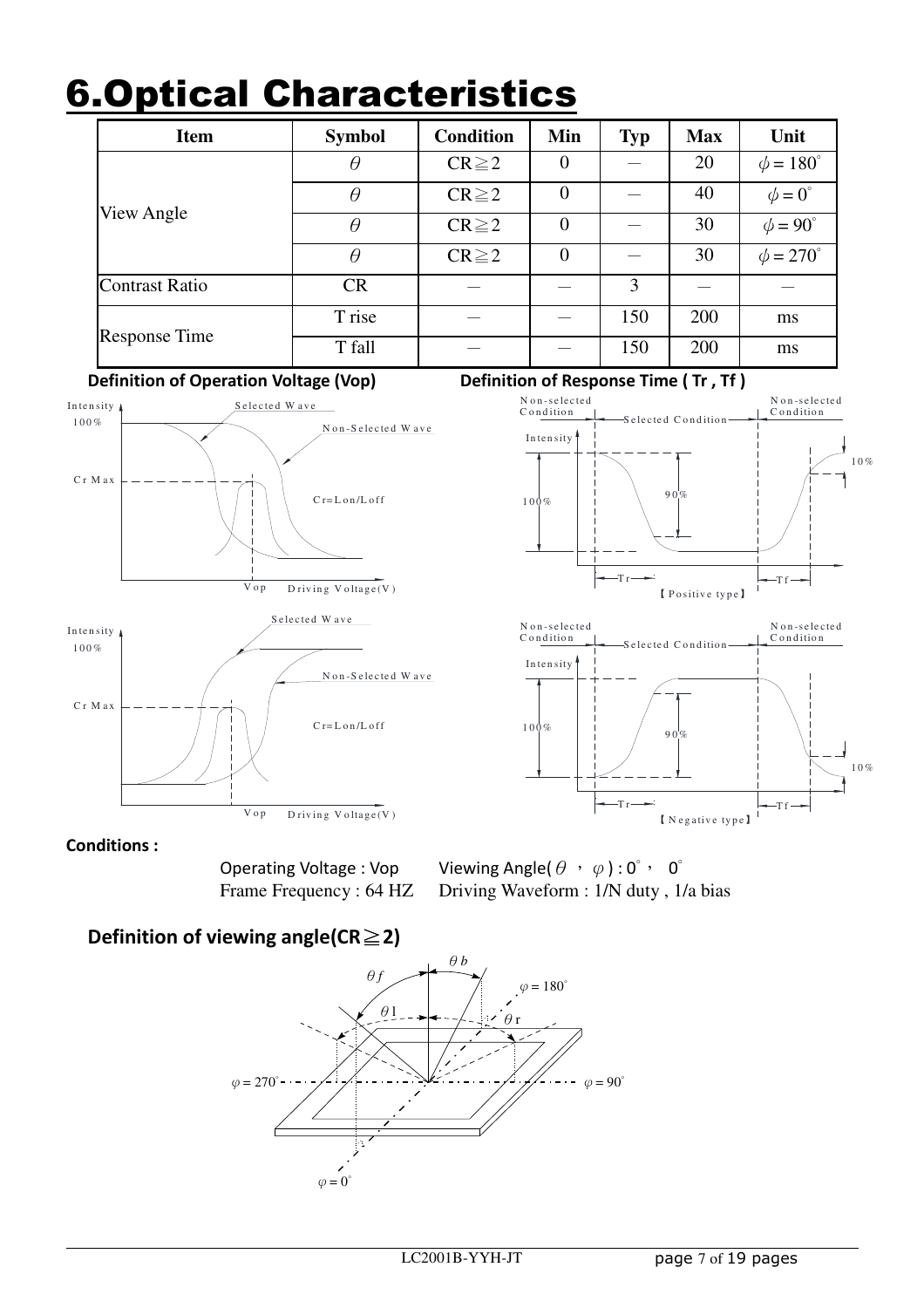#### 7.Interface Pin Function

| Pin No.        | <b>Symbol</b>    | <b>Level</b>       | <b>Description</b>           |
|----------------|------------------|--------------------|------------------------------|
| $\mathbf{1}$   | <b>Vss</b>       | 0V                 | Ground                       |
| $\overline{2}$ | $V_{DD}$         | 5.0V               | Supply Voltage for logic     |
| 3              | V <sub>O</sub>   | (Variable)         | Operating voltage for LCD    |
| $\overline{4}$ | <b>RS</b>        | H/L                | H: DATA, L: Instruction code |
| 5              | R/W              | H/L                | L: Write<br>H: Read          |
| 6              | E                | $H,H\rightarrow L$ | Chip enable signal           |
| $\tau$         | D <sub>B</sub> 0 | H/L                | Data bus line                |
| 8              | DB1              | H/L                | Data bus line                |
| 9              | DB <sub>2</sub>  | H/L                | Data bus line                |
| 10             | DB <sub>3</sub>  | H/L                | Data bus line                |
| 11             | DB4              | H/L                | Data bus line                |
| 12             | DB5              | H/L                | Data bus line                |
| 13             | DB <sub>6</sub>  | H/L                | Data bus line                |
| 14             | DB7              | H/L                | Data bus line                |
| 15             | $\mathbf{A}$     |                    | Power supply for $B/L(+)$    |
| 16             | $\bf K$          |                    | Power supply for $B/L(-)$    |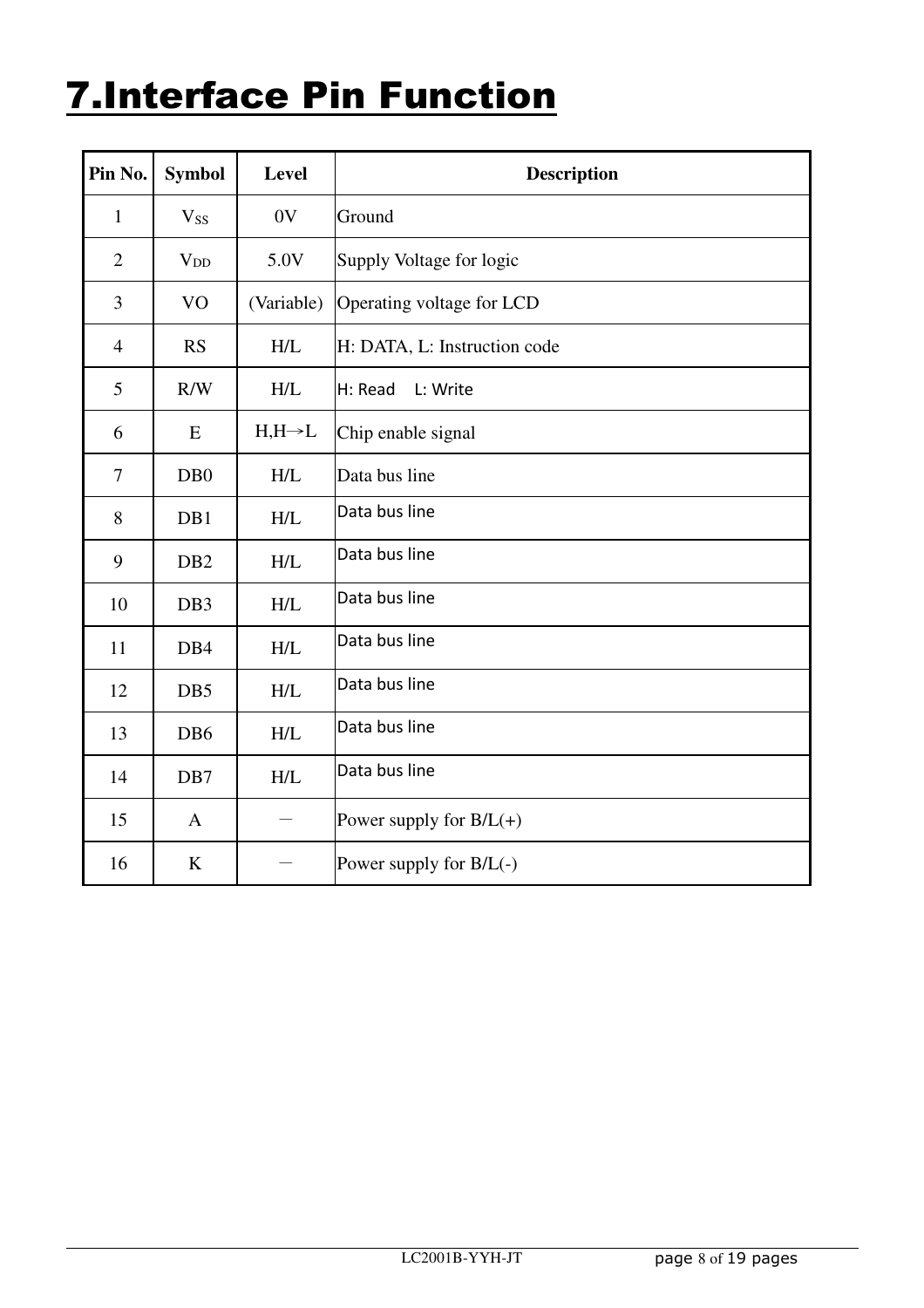#### 8.Contour Drawing &Block Diagram

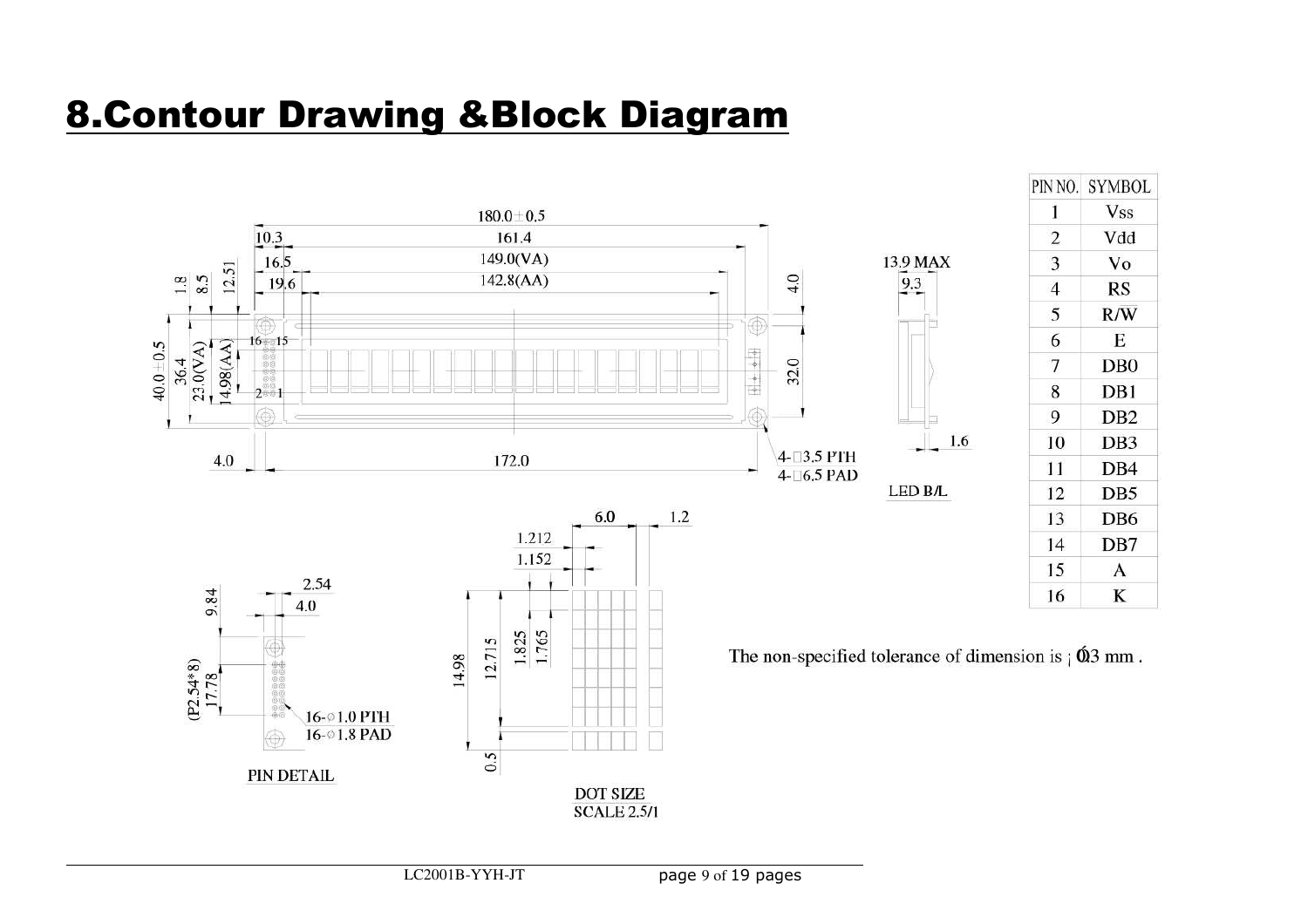

| Character located 1 2 3 4 5 6 7 8 9 10 11 12 13 14 15 16 17 18 19 20      |  |  |  |  |  |  |  |  |  |  |
|---------------------------------------------------------------------------|--|--|--|--|--|--|--|--|--|--|
| DDRAM address 00 01 02 03 04 05 06 07 08 09 0A 0B 0C 0D 0E 0F 10 11 12 13 |  |  |  |  |  |  |  |  |  |  |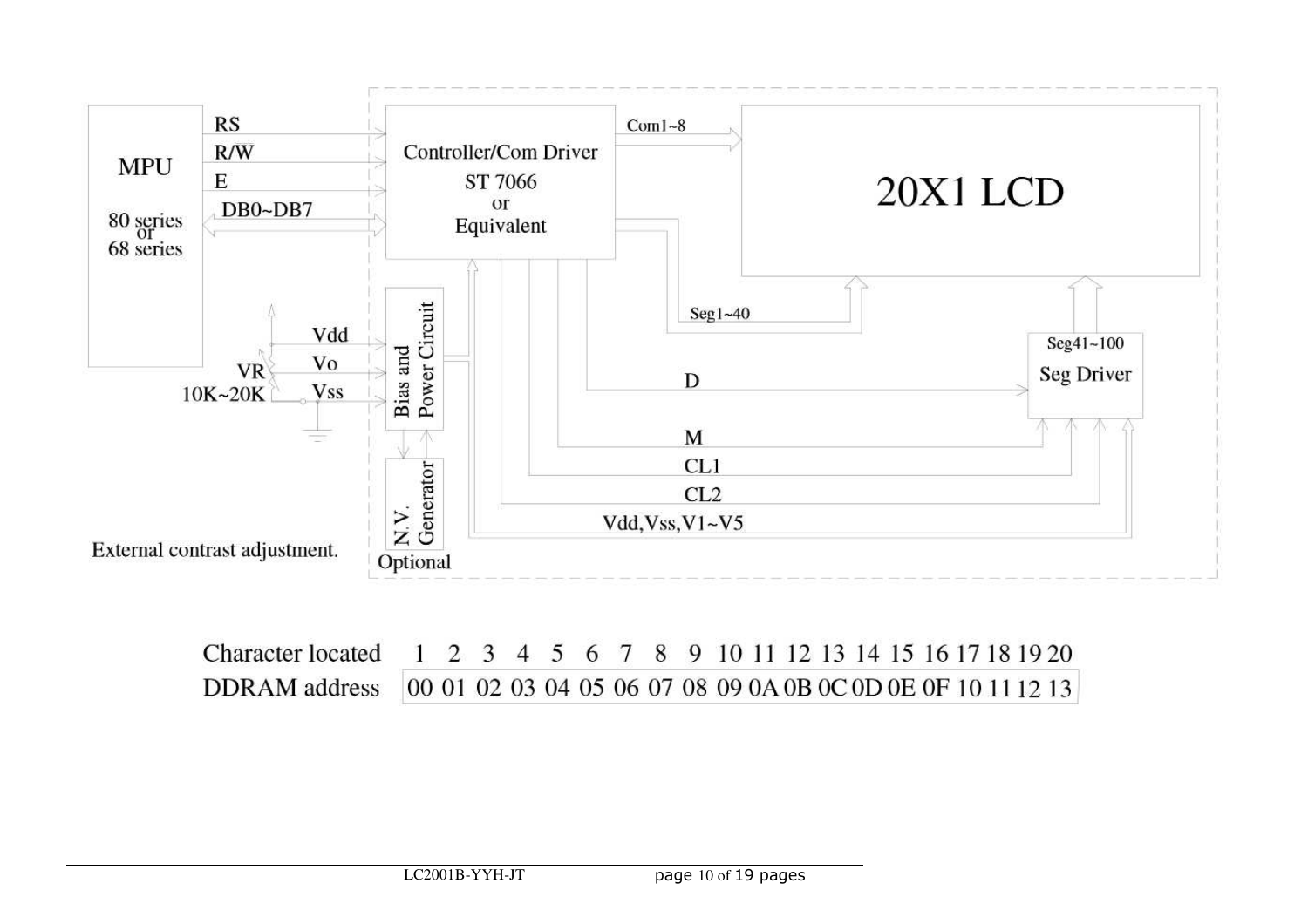#### 9.Character Generator ROM Pattern

Table.2

| 67-64<br>$P3 - P0$ | 0000                          | 0001 | 0010   | 0011                | 0100    | 0101                    | 0110                  | 0111    | 1000 | 1001 | 1010        | 1011                      | 1100                   | 1101             | 1110             | 1111     |
|--------------------|-------------------------------|------|--------|---------------------|---------|-------------------------|-----------------------|---------|------|------|-------------|---------------------------|------------------------|------------------|------------------|----------|
| 0000               | CG<br>RAM<br>$\left(1\right)$ |      |        | H                   | U       | m                       |                       | m       |      |      |             | --                        | Ø                      | XX.<br>w.<br>жx, | 臘                | Ħ        |
| 0001               | (2)                           |      | ŀ<br>۰ | I                   | Ш       | H                       | ä                     | 鯯       |      |      | Щ           | ł                         | H                      | ▦                | ╍<br>ä.          | E.       |
| 0010               | (3)                           |      | £.     | m<br>颿              | ₩       | H                       | ▦                     | W.      |      |      |             |                           | н<br>î                 | w                | P                | XXX<br>D |
| 0011               | (4)                           |      | 蠿      | ₹<br>щá             | ш       | mana i<br>m             | ш<br>w.               | Ħ       |      |      | Ш           | 睡<br>ĝ.                   | ш<br>U.                | Ħ                | W                | ш        |
| 0100               | (5)                           |      | ă,     | W.                  | ₽       |                         | Ľ                     | H       |      |      | ۰           | .<br>ш                    | ŀ                      | ₩                | Ħ                | I.       |
| 0101               | (6)                           |      | ₩      | m,<br><b>The Co</b> | 罵<br>ш. | --                      | m<br>w.               | Ш       |      |      | 謴           | Ħ                         | ш.                     | ∎                | B                | ▦        |
| 0110               | Ø                             |      | ш<br>H | 璑<br>m,             | <br>UH. |                         | ľ                     | ₩       |      |      | m,<br>ш     | Ħ                         | mana a<br>.            | m<br>            | H                | <br>H    |
| 0111               | (8)                           |      |        | ľ                   | A,      | н                       | <b>HALL</b><br>蝴<br>ш | H       |      |      | mang<br>胐   | <b>MAN</b><br>HG 6        | <br>ш                  | ⊞<br><br>ш       | m<br>賳<br>and in | H        |
| 1000               | (1)                           |      | ţ.     | W                   | m.      |                         |                       | Ħ       |      |      | Ш           | U<br>ш                    | m<br>鲫                 | 畢                | 4                | <br>m    |
| 1001               | (2)                           |      | и      | m<br>æ              | I       | ı                       | ı                     | щ<br>w. |      |      | an ing<br>鰦 | <b>The Co</b>             |                        | H                | m                | шđ<br>m  |
| 1010               | (3)                           |      | 灦      | 颞<br>罿              | J       | Ē<br>P.<br><b>Banda</b> | j                     | Ħ       |      |      | ,,,,,<br>W. | king.<br>man a            |                        | į<br>ф           | j<br>┅           | Ŧ        |
| 1011               | (4)                           |      | m.     | õ                   | M       | <b>ALL</b><br>₿         | H.                    | H       |      |      | m           | $\cdots$<br>駎<br>æ        | <b>BANK</b><br>and and | ш                | 뗖                | Ħ        |
| 1100               | (5)                           |      | ă      | H                   | ▦       | 飋<br>э.                 | l                     | I.      |      |      | Ħ           | ж<br>В<br>ж<br>щĐ         | aing.<br>W.            | ₽                | ă.               | Ħ        |
| 1101               | (6)                           |      | 30000  | <br>an an a         | m       | U                       | 鬬                     | l       |      |      | m.          | <b>Here</b><br>ä,         | 每                      | ж<br>▦           | ß                | 臘<br>×   |
| 1110               | Ø                             |      | 鱯      | ¢                   | ×.      | œ                       |                       | ۰       |      |      | Щ           | Ħ                         | 躝                      | ٠<br>ш           | <br>H            |          |
| 1111               | (8)                           |      |        | w<br>×              | ▦       |                         | ٩.<br>                | ₩<br>×  |      |      | m           | $\mathfrak{h}$<br>ij<br>× | Щŋ<br>ш                | 膬                | 賱                | W        |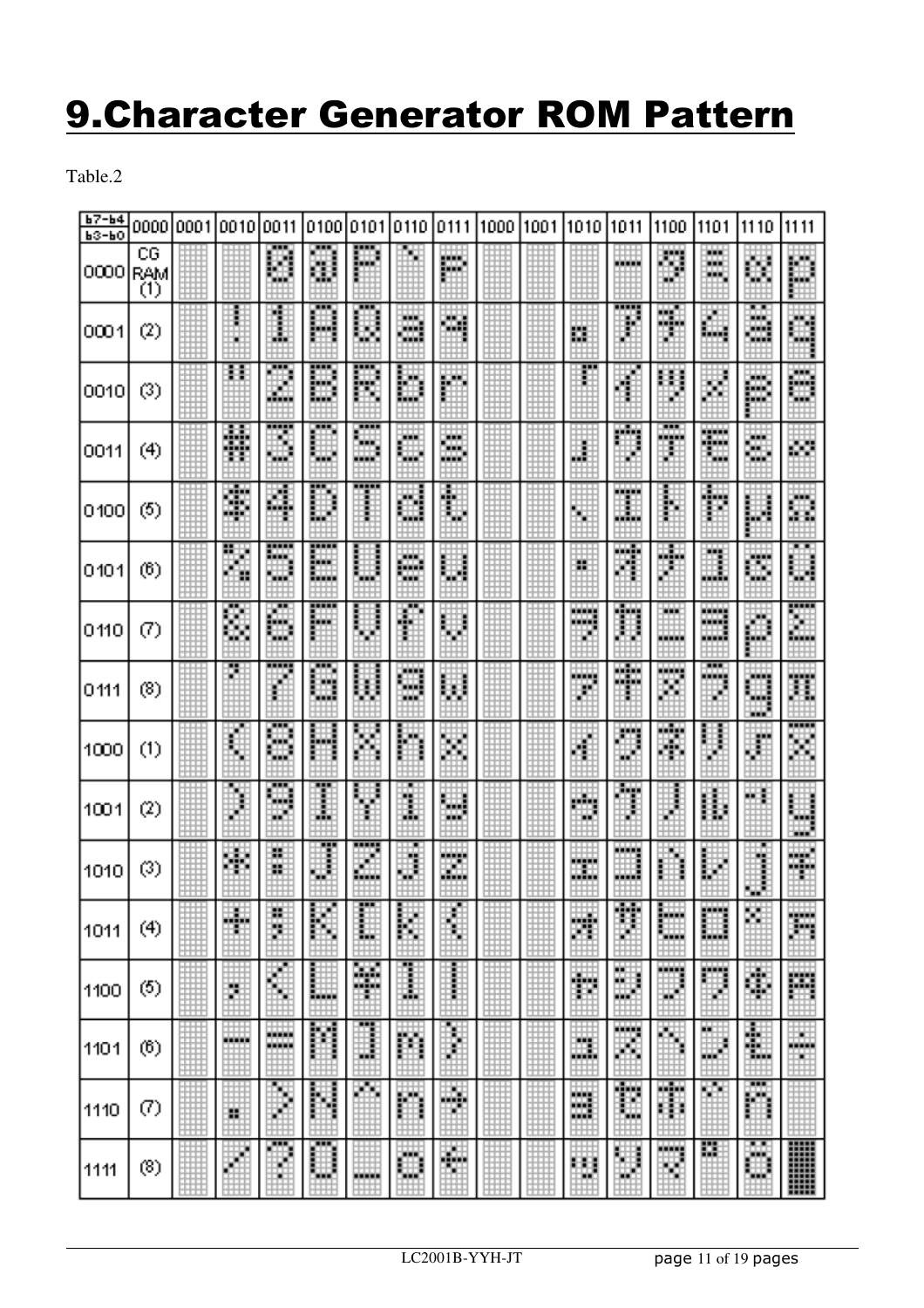# 10.Reliability

#### **Content of Reliability Test (Wide temperature, -20**℃**~70**℃**)**

|                                              | <b>Environmental Test</b>                                                                                                                                                               |                                                                                                                                                             |                 |  |  |  |  |  |  |  |  |  |
|----------------------------------------------|-----------------------------------------------------------------------------------------------------------------------------------------------------------------------------------------|-------------------------------------------------------------------------------------------------------------------------------------------------------------|-----------------|--|--|--|--|--|--|--|--|--|
| <b>Test Item</b>                             | <b>Content of Test</b>                                                                                                                                                                  | <b>Test Condition</b>                                                                                                                                       | <b>Not</b><br>e |  |  |  |  |  |  |  |  |  |
| <b>High Temperature</b><br>storage           | Endurance test applying the high storage<br>temperature for a long time.                                                                                                                | $80^{\circ}$ C<br>200hrs                                                                                                                                    | 2               |  |  |  |  |  |  |  |  |  |
| Low Temperature<br>storage                   | Endurance test applying the low storage<br>temperature for a long time.                                                                                                                 | -30 $^{\circ}$ C<br>200hrs                                                                                                                                  | 1,2             |  |  |  |  |  |  |  |  |  |
| <b>High Temperature</b><br>Operation         | Endurance test applying the electric stress<br>(Voltage & Current) and the thermal stress to the<br>element for a long time.                                                            | $70^{\circ}$ C<br>200hrs                                                                                                                                    |                 |  |  |  |  |  |  |  |  |  |
| Low Temperature<br>Operation                 | Endurance test applying the electric stress under<br>low temperature for a long time.                                                                                                   | $-20^{\circ}$ C<br>200hrs                                                                                                                                   | 1               |  |  |  |  |  |  |  |  |  |
| <b>High Temperature/</b><br>Humidity storage | The module should be allowed to stand at 60<br>°C,90%RH max<br>For 96hrs under no-load condition excluding the<br>polarizer, Then taking it out and drying it at<br>normal temperature. | 60°C,90%RH<br>96hrs                                                                                                                                         | 1,2             |  |  |  |  |  |  |  |  |  |
| Thermal shock<br>resistance                  | The sample should be allowed stand the<br>following 10 cycles of operation<br>-20°C<br>$25^{\circ}$ C<br>$70^{\circ}$ C<br>30min<br>5 <sub>min</sub><br>30 <sub>min</sub><br>1 cycle    | $-20^{\circ}$ C/70 $^{\circ}$ C<br>10 cycles                                                                                                                |                 |  |  |  |  |  |  |  |  |  |
| Vibration test                               | Endurance test applying the vibration during<br>transportation and using.                                                                                                               | <b>Total fixed</b><br>amplitude: 1.5mm<br>Vibration Frequency:<br>10~55Hz<br>One cycle 60 seconds<br>to 3 directions of<br>$X, Y, Z$ for<br>Each 15 minutes |                 |  |  |  |  |  |  |  |  |  |
| Static electricity test                      | Endurance test applying the electric stress to the<br>terminal.                                                                                                                         | $VS=\pm 600V$ (contact),<br>$\pm 800v(air)$ ,<br>$RS = 330 \Omega$<br>$CS=150pF$<br>10 times                                                                |                 |  |  |  |  |  |  |  |  |  |

**Note1: No dew condensation to be observed.** 

**Note2: The function test shall be conducted after 4 hours storage at the normal** 

 **Temperature and humidity after remove from the test chamber.** 

**Note3: The packing have to including into the vibration testing.**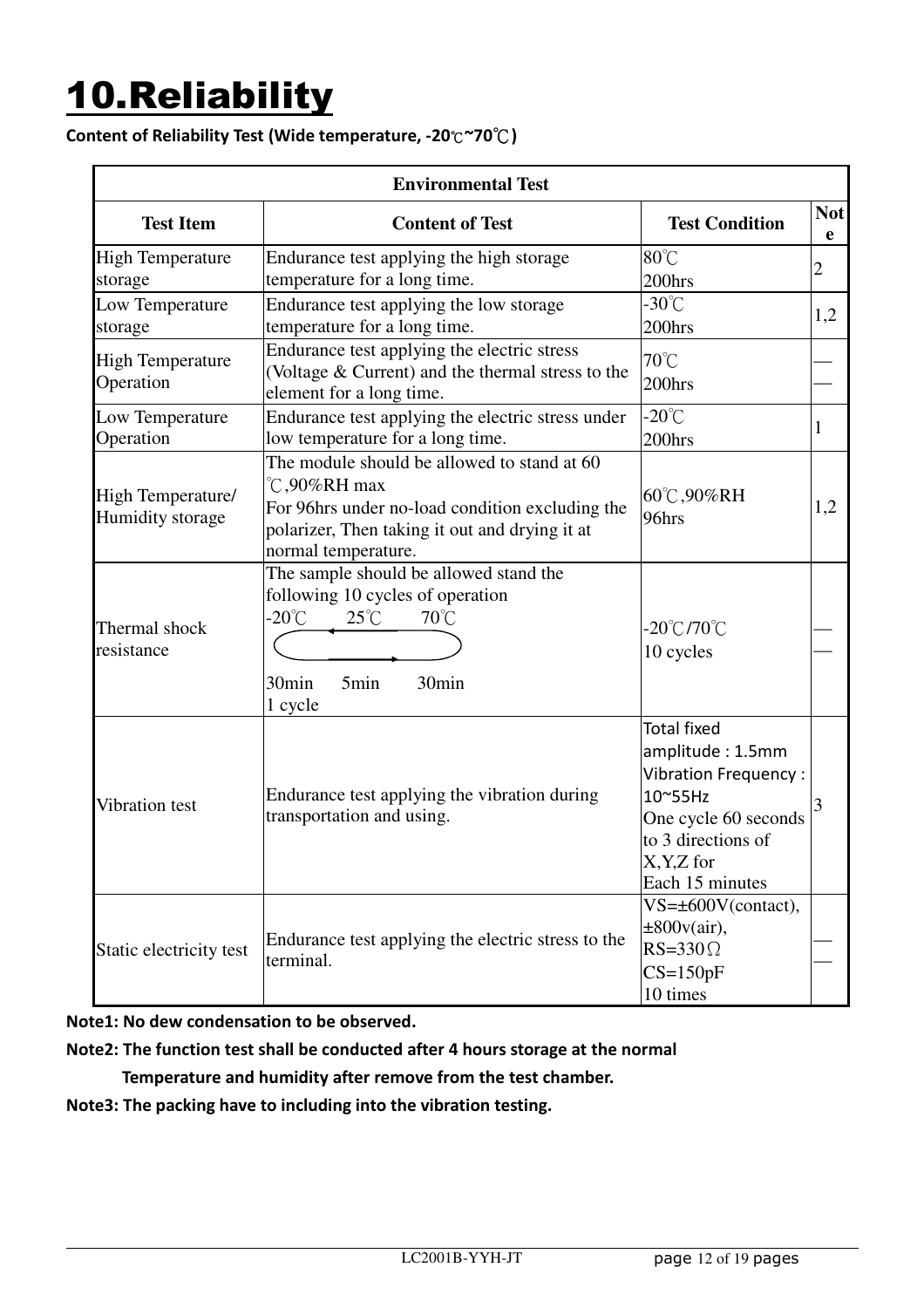# 11.Backlight Information

**Specification** 

| <b>PARAMETER</b>                                | <b>SYMBOL MIN</b>   |     | <b>TYP</b> | <b>MAX</b> | <b>UNIT</b>             | <b>TEST</b><br><b>CONDITION</b>         |
|-------------------------------------------------|---------------------|-----|------------|------------|-------------------------|-----------------------------------------|
| <b>Supply Current</b>                           | <b>ILED</b>         | 288 | 360        | 540        | mA                      | $V=4.2V(Note 1)$                        |
| <b>Supply Voltage</b>                           | $\mathbf{V}$        | 4.0 | 4.2        | 4.4        | $\overline{\mathbf{V}}$ |                                         |
| <b>Reverse Voltage</b>                          | <b>VR</b>           |     |            | 8          | $\mathbf{V}$            |                                         |
| Luminance<br>(Without LCD)                      | ${\bf IV}$          | 90  | 150        |            | CD/M <sup>2</sup>       | ILED=360mA                              |
| <b>Wave Length</b>                              | $\lambda p$         | 570 | 574        | 578        | Inm                     | $ILED=360mA$                            |
| <b>LED Life Time</b><br>(For Reference<br>only) |                     |     | 100K       |            | Hr.                     | ILED=360mA<br>25℃,50-60%RH,<br>(Note 2) |
| <b>Color</b>                                    | <b>Yellow Green</b> |     |            |            |                         |                                         |

**Note: The LED of B/L is drive by current only, drive voltage is for reference only. drive voltage can make driving current under safety area (current between minimum and maximum).** 

- **Note 1: Supply current minimum value is only for reference since LED brightness efficiency keeps enhancing. Current consumption becomes less and less to achieve the same luminance.**
- **Note 1:50K hours is only an estimate for reference.**

2. Drive from pin15, pin16



(Will never get Vee output from pin15)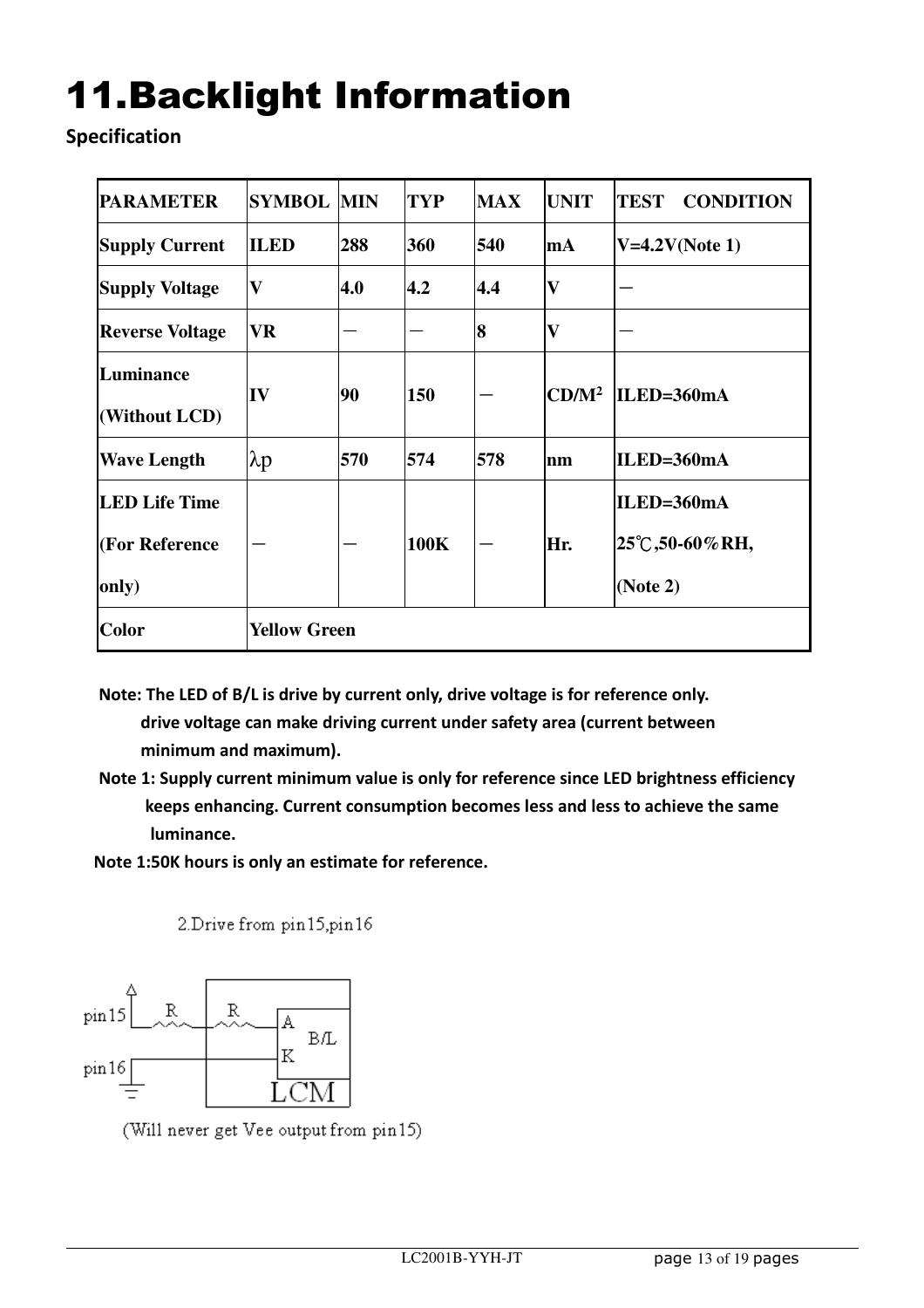### 12.Inspection specification

| <b>NO</b> | Item                                                                         | Criterion                                                                                                                                                                                                                                                                                                                                                                                                                                                                     |                                                   |                                                                                                                                                                                      |                                                                                                                                                              |            |
|-----------|------------------------------------------------------------------------------|-------------------------------------------------------------------------------------------------------------------------------------------------------------------------------------------------------------------------------------------------------------------------------------------------------------------------------------------------------------------------------------------------------------------------------------------------------------------------------|---------------------------------------------------|--------------------------------------------------------------------------------------------------------------------------------------------------------------------------------------|--------------------------------------------------------------------------------------------------------------------------------------------------------------|------------|
| 01        | Electrical<br><b>Testing</b>                                                 | Missing vertical, horizontal segment, segment contrast defect.<br>Missing character, dot or icon.<br>Display malfunction.<br>No function or no display.<br>Current consumption exceeds product specifications.<br>LCD viewing angle defect.<br>Mixed product types.<br>Contrast defect.                                                                                                                                                                                       |                                                   |                                                                                                                                                                                      |                                                                                                                                                              |            |
| 02        | <b>Black or white</b><br>spots on LCD<br>(display only)                      | 2.1 White and black spots on display $\leq$ 0.25mm, no more than<br>three white or black spots present.<br>2.2 Densely spaced: No more than two spots or lines within<br>3mm                                                                                                                                                                                                                                                                                                  |                                                   |                                                                                                                                                                                      |                                                                                                                                                              |            |
| 03        | LCD black<br>spots, white<br>spots,<br>contaminatio<br>$n$ (non-<br>display) | 3.1 Round type : As following drawing<br>$\Phi = (x + y)/2$<br>$\begin{picture}(180,10) \put(0,0){\line(1,0){10}} \put(15,0){\line(1,0){10}} \put(15,0){\line(1,0){10}} \put(15,0){\line(1,0){10}} \put(15,0){\line(1,0){10}} \put(15,0){\line(1,0){10}} \put(15,0){\line(1,0){10}} \put(15,0){\line(1,0){10}} \put(15,0){\line(1,0){10}} \put(15,0){\line(1,0){10}} \put(15,0){\line(1,0){10}} \put(15,0){\line($<br>3.2 Line type : (As following drawing)<br>→<br>$-$<br>L | Length<br>$L\!\leq\!3.0$<br>$L \leq 2.5$<br>$---$ | $\Phi \leq 0.10$<br>$0.10\!<\!\Phi\!\leq\!0.20$<br>$0.20 \le \Phi \le 0.25$<br>$0.25<\Phi$<br>Width<br>$W \le 0.02$<br>$0.02\!<\!W\!\leq\!0.03$<br>$0.03 \le W \le 0.05$<br>0.05 < W | Acceptable Q TY<br>Accept no dense<br>$\overline{2}$<br>$\mathbf{1}$<br>$\mathbf 0$<br>Acceptable Q TY<br>Accept no dense<br>$\overline{2}$<br>As round type | 2.5<br>2.5 |
| 04        | Polarizer<br>bubbles                                                         | If bubbles are visible,<br>judge using black spot<br>specifications, not easy<br>to find, must check in<br>specify direction.                                                                                                                                                                                                                                                                                                                                                 |                                                   | Size $\Phi$<br>$\Phi \leq 0.20$<br>$0.20 \le \Phi \le 0.50$<br>$0.50\!<\!\Phi\!\leq\!1.00$<br>$1.00<\Phi$<br>Total Q TY                                                              | Acceptable Q TY<br>Accept no dense<br>3<br>$\overline{2}$<br>$\mathbf 0$<br>3                                                                                | 2.5        |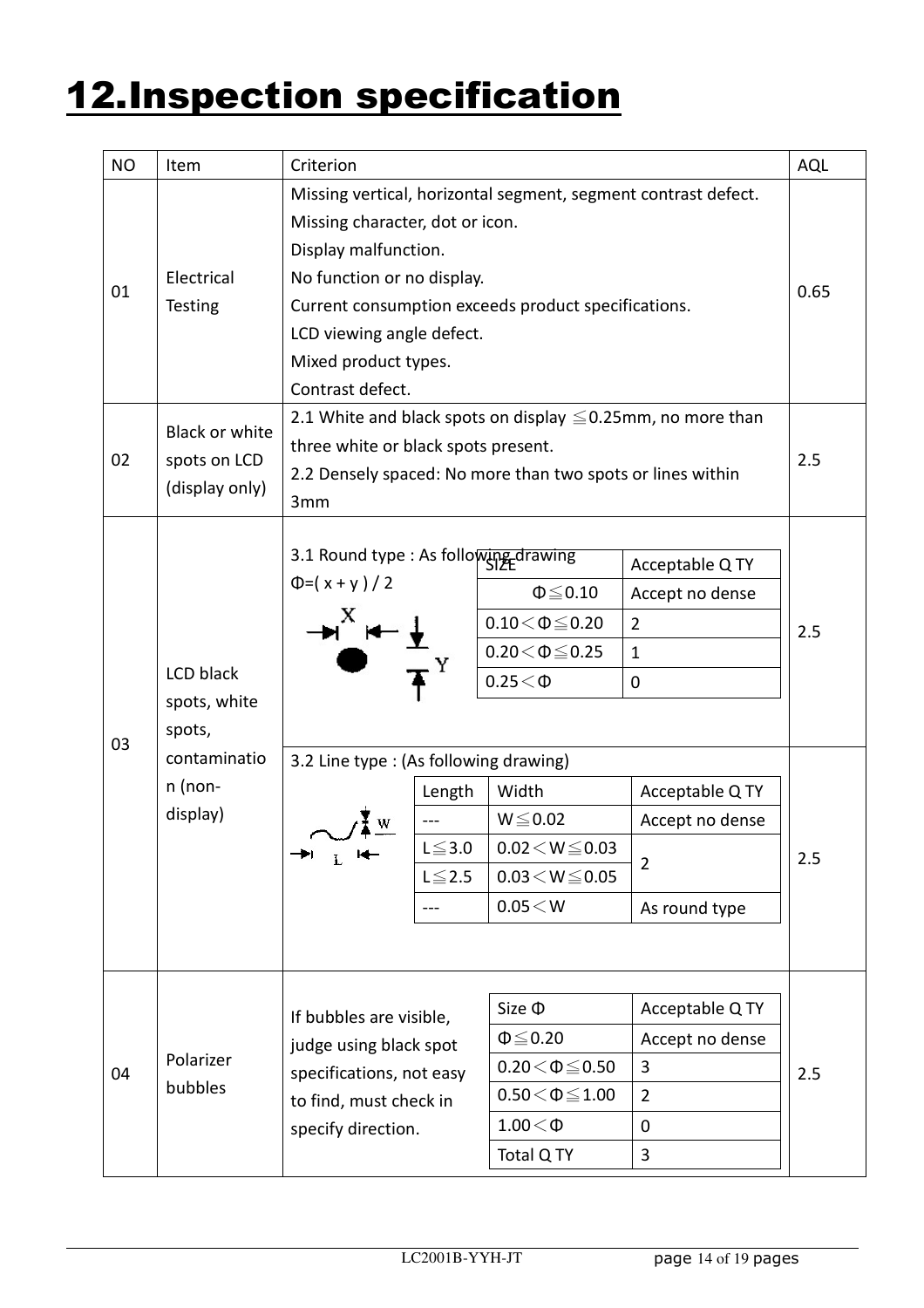| Item      | Criterion                                                                        |                                                              |                                                  | <b>AQL</b>                                                                                                                                                                                                       |  |  |  |
|-----------|----------------------------------------------------------------------------------|--------------------------------------------------------------|--------------------------------------------------|------------------------------------------------------------------------------------------------------------------------------------------------------------------------------------------------------------------|--|--|--|
| Scratches | Follow NO.3 LCD black spots, white spots, contamination                          |                                                              |                                                  |                                                                                                                                                                                                                  |  |  |  |
|           | Symbols Define:<br>x: Chip length<br>k: Seal width                               |                                                              |                                                  |                                                                                                                                                                                                                  |  |  |  |
|           | 6.1 General glass chip:<br>6.1.1 Chip on panel surface and crack between panels: |                                                              |                                                  |                                                                                                                                                                                                                  |  |  |  |
|           |                                                                                  | y: Chip width                                                | x: Chip length                                   |                                                                                                                                                                                                                  |  |  |  |
| Chipped   | $Z \leq 1/2t$                                                                    | Not over viewing<br>area                                     | $x \leq 1/8a$                                    | 2.5                                                                                                                                                                                                              |  |  |  |
| glass     | $1/2t < z \leq 2t$                                                               | Not exceed 1/3k                                              | $x \leq 1/8a$                                    |                                                                                                                                                                                                                  |  |  |  |
|           | 6.1.2 Corner crack:<br>z: Chip thickness<br>$Z \leq 1/2t$<br>$1/2t < z \leq 2t$  | y: Chip width<br>Not over viewing<br>area<br>Not exceed 1/3k | x: Chip length<br>$x \leq 1/8a$<br>$x \leq 1/8a$ |                                                                                                                                                                                                                  |  |  |  |
|           |                                                                                  | z: Chip thickness                                            | y: Chip width<br>L: Electrode pad length:        | z: Chip thickness<br>t: Glass thickness a: LCD side length<br>$\odot$ If there are 2 or more chips, x is total length of each chip.<br>$\odot$ If there are 2 or more chips, x is the total length of each chip. |  |  |  |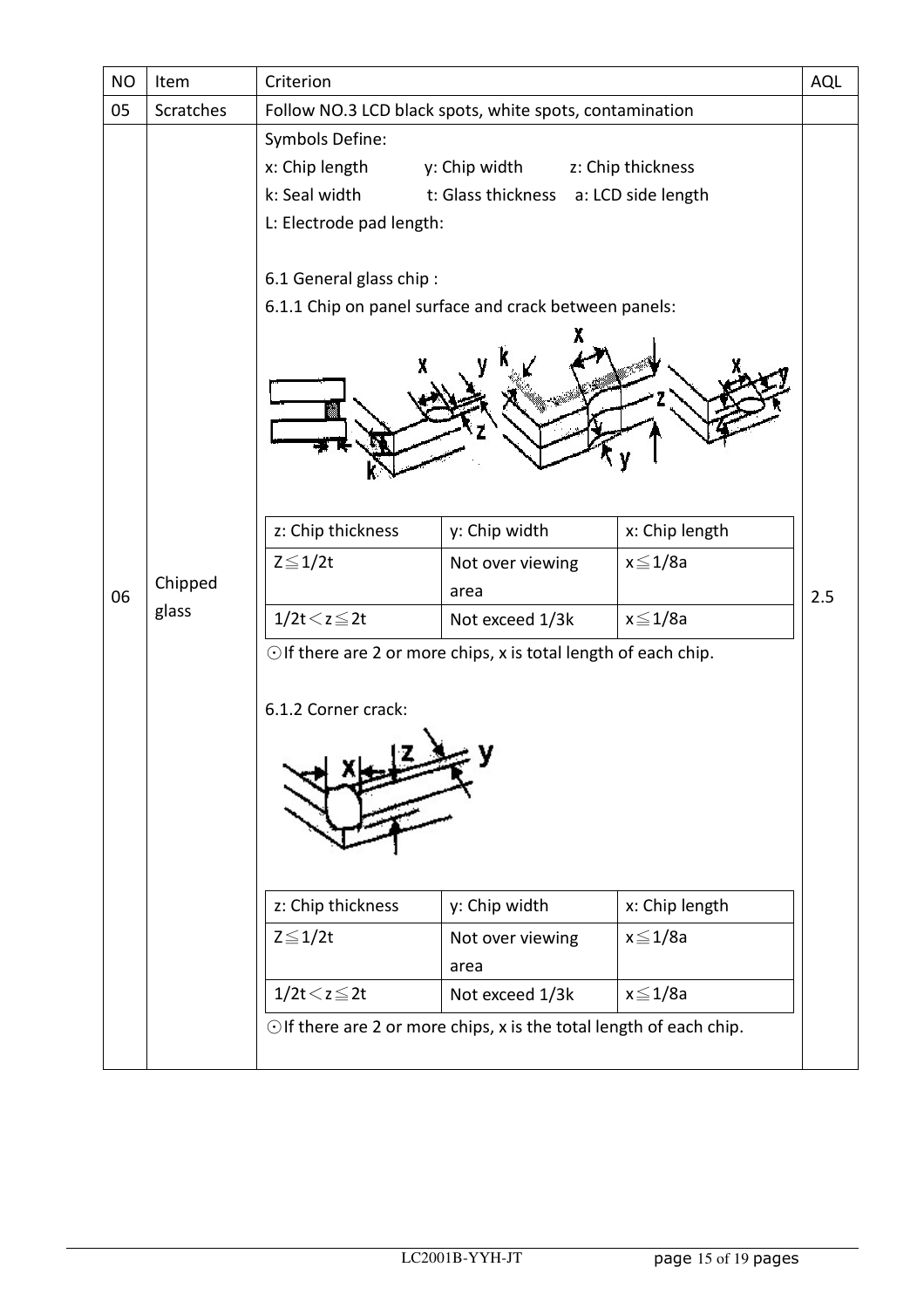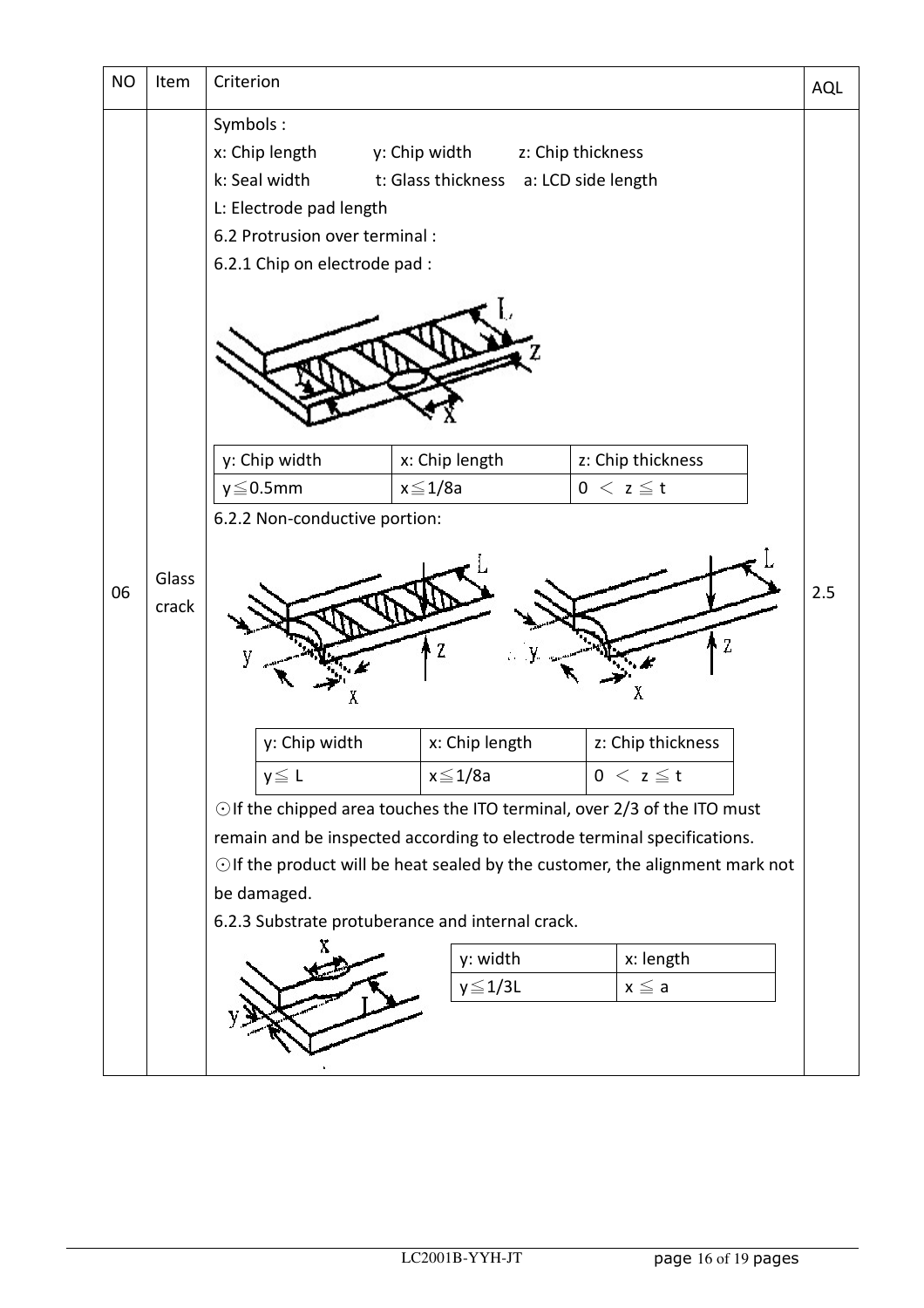| <b>NO</b> | Item             | Criterion                                                                  | <b>AQL</b> |
|-----------|------------------|----------------------------------------------------------------------------|------------|
| 07        | Cracked glass    | The LCD with extensive crack is not acceptable.                            | 2.5        |
|           |                  | 8.1 Illumination source flickers when lit.                                 | 0.65       |
|           | <b>Backlight</b> | 8.2 Spots or scratched that appear when lit must be judged.                |            |
| 08        | elements         | Using LCD spot, lines and contamination standards.                         |            |
|           |                  | 8.3 Backlight doesn't light or color wrong.                                | 0.65       |
|           |                  | 9.1 Bezel may not have rust, be deformed or have fingerprints,             | 2.5        |
| 09        | <b>Bezel</b>     | stains or other contamination.                                             |            |
|           |                  | 9.2 Bezel must comply with job specifications.                             | 0.65       |
|           |                  | 10.1 COB seal may not have pinholes larger than 0.2mm or<br>contamination. | 2.5        |
|           |                  | 10.2 COB seal surface may not have pinholes through to the IC.             | 2.5        |
|           |                  | 10.3 The height of the COB should not exceed the height                    | 0.65       |
|           | $PCB \cdot COB$  | indicated in the assembly diagram.                                         |            |
|           |                  | 10.4 There may not be more than 2mm of sealant outside the                 | 2.5        |
|           |                  | seal area on the PCB. And there should be no more than three               |            |
|           |                  | places.                                                                    |            |
|           |                  | 10.5 No oxidation or contamination PCB terminals.                          | 2.5        |
|           |                  | 10.6 Parts on PCB must be the same as on the production                    | 0.65       |
| 10        |                  | characteristic chart. There should be no wrong parts, missing              |            |
|           |                  | parts or excess parts.                                                     |            |
|           |                  | 10.7 The jumper on the PCB should conform to the product                   | 0.65       |
|           |                  | characteristic chart.                                                      |            |
|           |                  | 10.8 If solder gets on bezel tab pads, LED pad, zebra pad or               | 2.5        |
|           |                  | screw hold pad, make sure it is smoothed down.                             |            |
|           |                  | 10.9 The Scraping testing standard for Copper Coating of PCB               | 2.5        |
|           |                  |                                                                            |            |
|           |                  | $X * Y \le 2mm^2$                                                          |            |
|           |                  | 11.1 No un-melted solder paste may be present on the PCB.                  | 2.5        |
|           | Soldering        | 11.2 No cold solder joints, missing solder connections,                    | 2.5        |
| 11        |                  | oxidation or icicle.                                                       |            |
|           |                  | 11.3 No residue or solder balls on PCB.                                    | 2.5        |
|           |                  | 11.4 No short circuits in components on PCB.                               | 0.65       |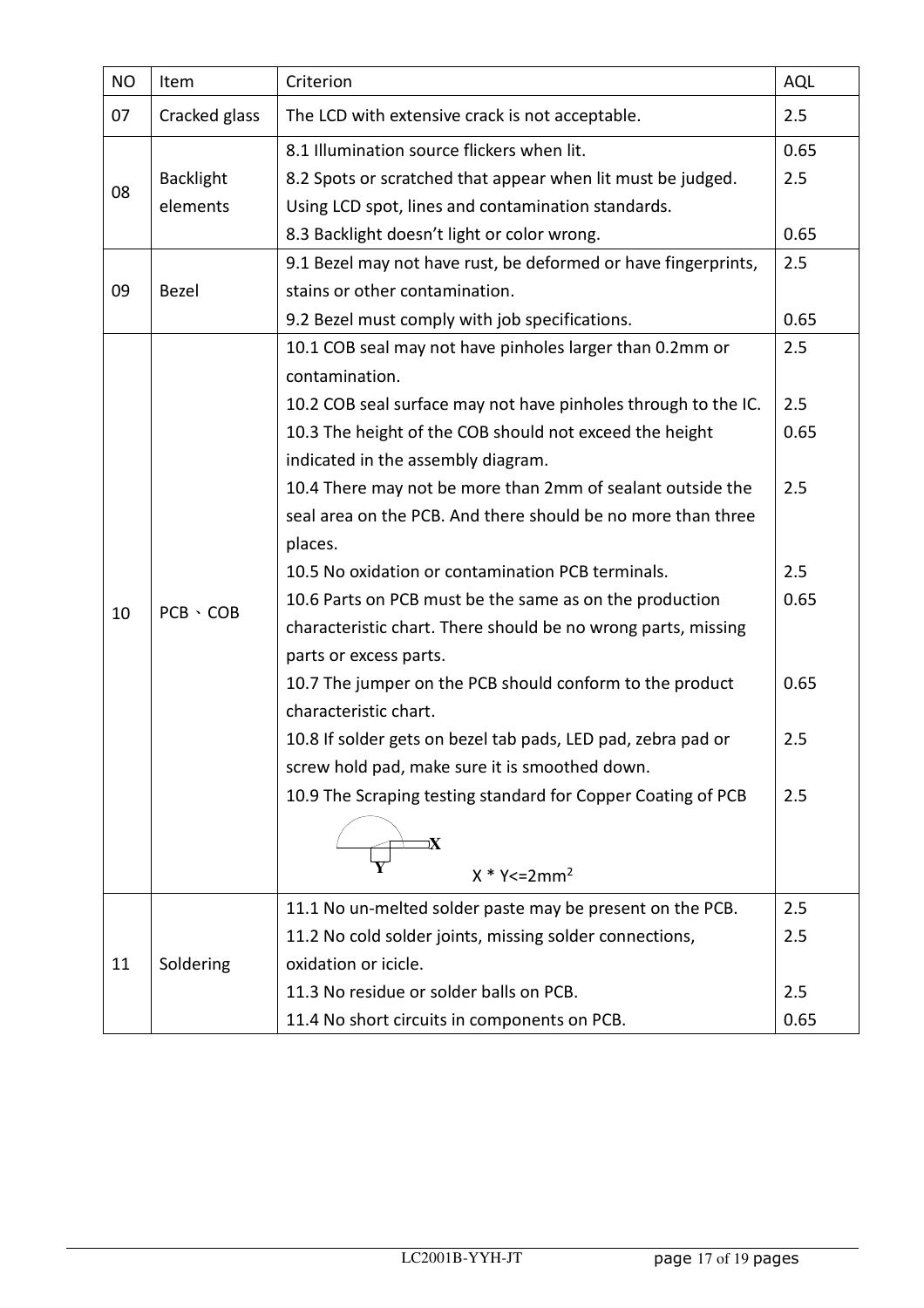| <b>NO</b> | Item                  | Criterion                                                          | <b>AQL</b> |
|-----------|-----------------------|--------------------------------------------------------------------|------------|
|           |                       | 12.1 No oxidation, contamination, curves or, bends on interface    | 2.5        |
|           | General<br>appearance | Pin (OLB) of TCP.                                                  |            |
|           |                       | 12.2 No cracks on interface pin (OLB) of TCP.                      | 0.65       |
|           |                       | 12.3 No contamination, solder residue or solder balls on product.  | 2.5        |
|           |                       | 12.4 The IC on the TCP may not be damaged, circuits.               | 2.5        |
|           |                       | 12.5 The uppermost edge of the protective strip on the interface   | 2.5        |
|           |                       | pin must be present or look as if it cause the interface pin to    |            |
|           |                       | sever.                                                             | 2.5        |
|           |                       | 12.6 The residual rosin or tin oil of soldering (component or chip |            |
| 12        |                       | component) is not burned into brown or black color.                | 2.5        |
|           |                       | 12.7 Sealant on top of the ITO circuit has not hardened.           | 0.65       |
|           |                       | 12.8 Pin type must match type in specification sheet.              | 0.65       |
|           |                       | 12.9 LCD pin loose or missing pins.                                | 0.65       |
|           |                       | 12.10 Product packaging must the same as specified on packaging    |            |
|           |                       | specification sheet.                                               | 0.65       |
|           |                       | 12.11 Product dimension and structure must conform to product      |            |
|           |                       | specification sheet.                                               | 0.65       |
|           |                       | 12.12 Visual defect outside of VA is not considered to be          |            |
|           |                       | rejection.                                                         |            |